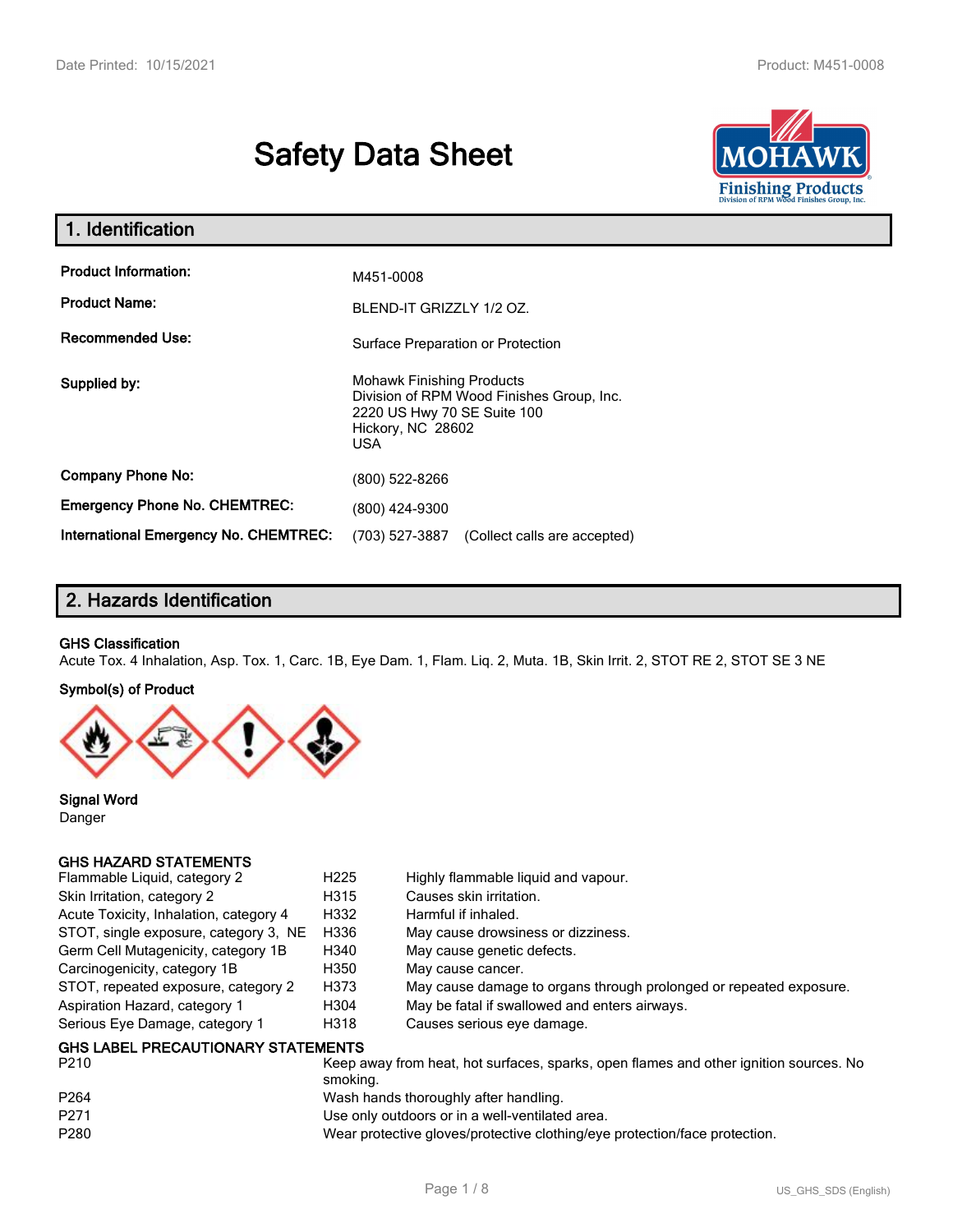| P331                                    | Do NOT induce vomiting.                                                                                                             |
|-----------------------------------------|-------------------------------------------------------------------------------------------------------------------------------------|
| P405                                    | Store locked up.                                                                                                                    |
| P302+P352                               | IF ON SKIN: Wash with plenty of soap and water.                                                                                     |
| P303+P361+P353                          | IF ON SKIN (or hair): Take off immediately all contaminated clothing. Rinse skin with<br>water/shower.                              |
| P305+P351+P338                          | IF IN EYES: Rinse cautiously with water for several minutes. Remove contact lenses, if<br>present and easy to do. Continue rinsing. |
| P362+P364                               | Take off contaminated clothing and wash it before reuse.                                                                            |
| P403+P233                               | Store in a well-ventilated place. Keep container tightly closed.                                                                    |
| P <sub>201</sub>                        | Obtain special instructions before use.                                                                                             |
| P260                                    | Do not breathe dust/fume/gas/mist/vapours/spray.                                                                                    |
| P304+P340                               | IF INHALED: Remove person to fresh air and keep comfortable for breathing.                                                          |
| P308+P313                               | IF exposed or concerned: Get medical advice/attention.                                                                              |
| P332+P313                               | If skin irritation occurs: Get medical advice/attention.                                                                            |
| P403+P235                               | Store in a well-ventilated place. Keep cool.                                                                                        |
| P301+P310                               | IF SWALLOWED: Immediately call a POISON CENTER or doctor/physician.                                                                 |
| <b>GHS SDS PRECAUTIONARY STATEMENTS</b> |                                                                                                                                     |
| P240                                    | Ground/bond container and receiving equipment.                                                                                      |
| P241                                    | Use explosion-proof electrical/ventilating/lighting/equipment.                                                                      |
| P242                                    | Use only non-sparking tools.                                                                                                        |
| P243                                    | Take precautionary measures against static discharge.                                                                               |

# **3. Composition/Information on ingredients**

| <b>Chemical Name</b><br>titanium dioxide<br>n-butyl acetate<br>petroleum distillate<br>butanol | CAS-No.<br>13463-67-7<br>123-86-4<br>64742-49-0<br>71-36-3 | <u>Wt. %</u><br>$10 - 25$<br>$10 - 25$<br>$10 - 25$<br>$2.5 - 10$   | <b>GHS Symbols</b><br>GHS08<br>GHS02-GHS07<br>GHS08<br>GHS02-GHS05-<br>GHS07 | <b>GHS Statements</b><br>H351<br>H <sub>226</sub> -336<br>H304-340-350<br>H226-302-315-318-332-335-336 |
|------------------------------------------------------------------------------------------------|------------------------------------------------------------|---------------------------------------------------------------------|------------------------------------------------------------------------------|--------------------------------------------------------------------------------------------------------|
| pm acetate<br>ethanol<br>eep<br>aliphatic petroleum distillates<br>toluene                     | 108-65-6<br>64-17-5<br>763-69-9<br>64742-47-8<br>108-88-3  | $2.5 - 10$<br>$2.5 - 10$<br>$2.5 - 10$<br>$2.5 - 10$<br>$1.0 - 2.5$ | GHS02-GHS07<br>GHS02<br>GHS06<br>GHS07-GHS08<br>GHS02-GHS07-<br>GHS08        | H <sub>226</sub> -332<br>H <sub>225</sub><br>H331<br>H304-332<br>H225-304-315-332-336-373              |
| m-xylene<br>carbon black<br>ethylbenzene<br>p-xylene                                           | 108-38-3<br>1333-86-4<br>100-41-4<br>106-42-3              | $1.0 - 2.5$<br>$1.0 - 2.5$<br>$0.1 - 1.0$<br>$0.1 - 1.0$            | GHS02-GHS07<br>GHS02<br>GHS02-GHS07-<br>GHS08<br>GHS02-GHS07                 | H <sub>226</sub> -315-332<br>H <sub>251</sub><br>H <sub>225</sub> -304-332-373<br>H226-315-332         |

The exact percentage (concentration) of ingredients is being withheld as a trade secret.

The text for GHS Hazard Statements shown above (if any) is given in the "Other information" Section.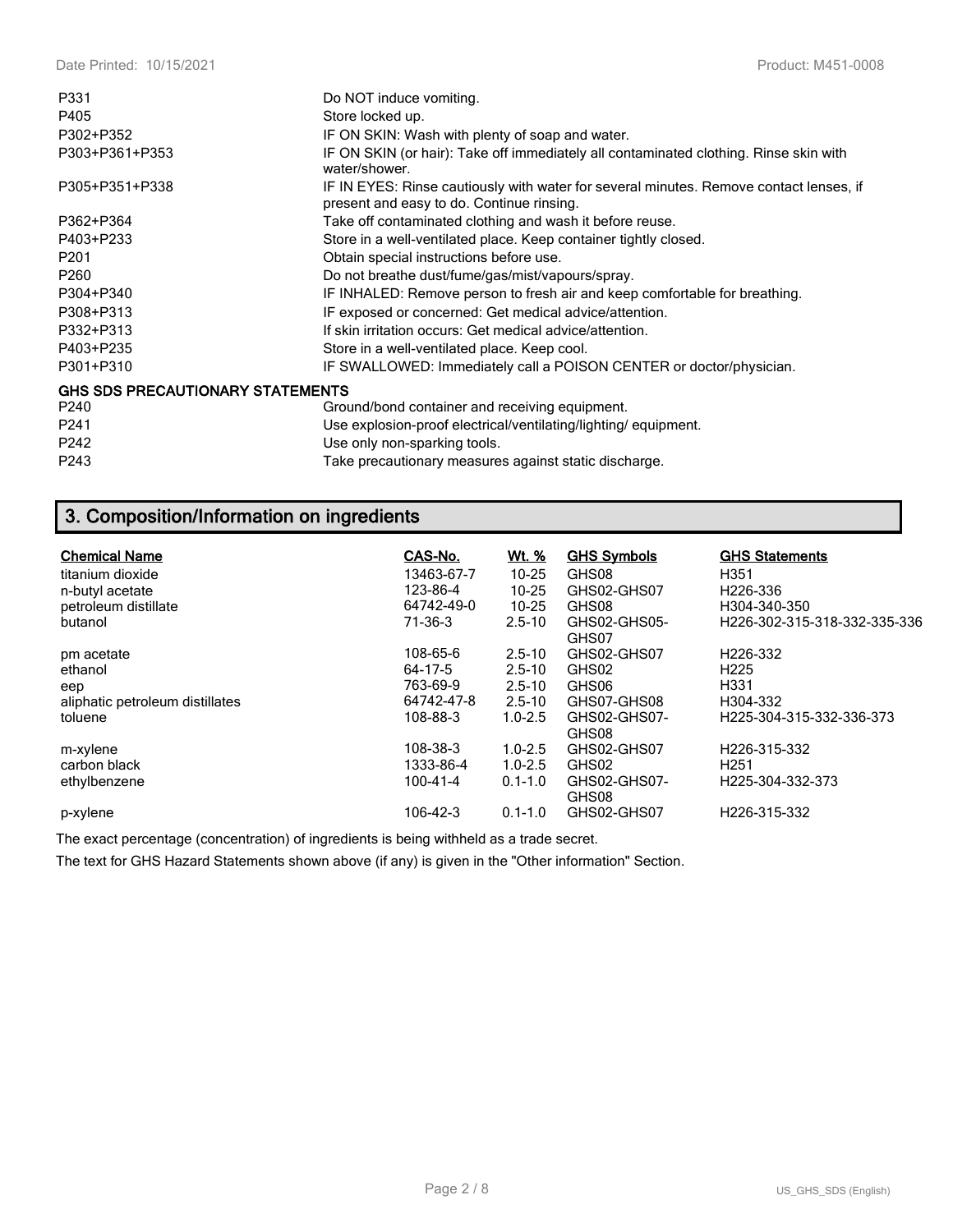# **4. First-aid Measures**



FIRST AID - EYE CONTACT: IF IN EYES: Rinse cautiously with water for several minutes. Remove contact lenses, if present and easy to do. Continue rinsing.

FIRST AID - SKIN CONTACT: IF ON SKIN: Wash with plenty of soap and water. IF ON SKIN (or hair): Take off immediately all contaminated clothing. Rinse skin with water/shower. Take off contaminated clothing and wash it before reuse. If skin irritation occurs: Get medical advice/attention.

FIRST AID - INGESTION: Do NOT induce vomiting. IF SWALLOWED: Immediately call a POISON CENTER or doctor/physician.

FIRST AID - INHALATION: IF INHALED: Remove person to fresh air and keep comfortable for breathing.

### **5. Fire-fighting Measures**

**SPECIAL FIREFIGHTING PROCEDURES:** Evacuate all persons from the fire area to a safe location. Move non-burning material, as feasible, to a safe location as soon as possible. Fire fighters should be protected from potential explosion hazards while extinguishing the fire. Wear self-contained breathing apparatus (SCBA) and full fire-fighting protective clothing. Thoroughly decontaminate all protective equipment after use. Containers of this material may build up pressure if exposed to heat (fire). Use water spray to cool fire-exposed containers. Use water spray to disperse vapors if a spill or leak has not ignited. DO NOT extinguish a fire resulting from the flow of flammable liquid until the flow of the liquid is effectively shut off. This precaution will help prevent the accumulation of an explosive vapor-air mixture after the initial fire is extinguished.

**FIREFIGHTING EQUIPMENT:** This is a NFPA/OSHA Class 1B or less flammable liquid. Follow NFPA30, Chapter 16 for fire protection and fire suppression. Use a dry chemical, carbon dioxide, or similar ABC fire extinguisher for incipeint fires. Water may be used to cool and prevent rupture of containers that are exposed to heat from fire.

#### **6. Accidental Release Measures**

#### **ENVIRONMENTAL MEASURES:** No Information

**STEPS TO BE TAKEN IN CASE MATERIAL IS RELEASED OR SPILLED:** Follow personal protective equipment recommendations found in Section VIII. Personal protective equipment needs must be evaluated based on information provided on this sheet and the special circumstances created by the spill including; the material spilled, the quantity of the spill, the area in which the spill occurred, and the training and the expertise of employees in the area responding to the spill. Never exceed any occupational exposure limits. Shut off ignition sources; including electrical equipment and flames. Do not allow smoking in the area. Do not allow the spilled product to enter public drainage system or open waterways.

### **7. Handling and Storage**



**HANDLING:** Avoid inhalation and contact with eyes, skin, and clothing. Wash hands thoroughly after handling and before eating or drinking. In keeping with safe handling practices, avoid ignition sources (smoking, flames, pilot lights, electrical sparks); ground and bond containers when transferring the material to prevent static electricity sparks that could ignite vapor and use spark proof tools and explosion proof equipment. Empty containers may retain product residue or vapor. Do not pressurize, cut, weld, braze, solder, drill, grind, or expose container to heat, flame, sparks, static electricity, or other sources of ignition. Any of these actions can potentially cause an explosion that may lead to injury.

**STORAGE:** Keep containers closed when not in use. Store in cool well ventilated space away from incompatible materials.

# **8. Exposure Controls/Personal Protection**

| Ingredients with Occupational Exposure Limits |                      |                       |                     |                         |  |
|-----------------------------------------------|----------------------|-----------------------|---------------------|-------------------------|--|
| <b>Chemical Name</b>                          | <b>ACGIH TLV-TWA</b> | <b>ACGIH-TLV STEL</b> | <b>OSHA PEL-TWA</b> | <b>OSHA PEL-CEILING</b> |  |
| titanium dioxide                              | $10 \text{ mg/m}$    | N.D.                  | $15 \text{ mg/m}$   | N.D.                    |  |
| n-butyl acetate                               | 50 ppm               | $150$ ppm             | $150$ ppm           | N.D.                    |  |
| petroleum distillate                          | N.D.                 | N.D.                  | N.D.                | N.D.                    |  |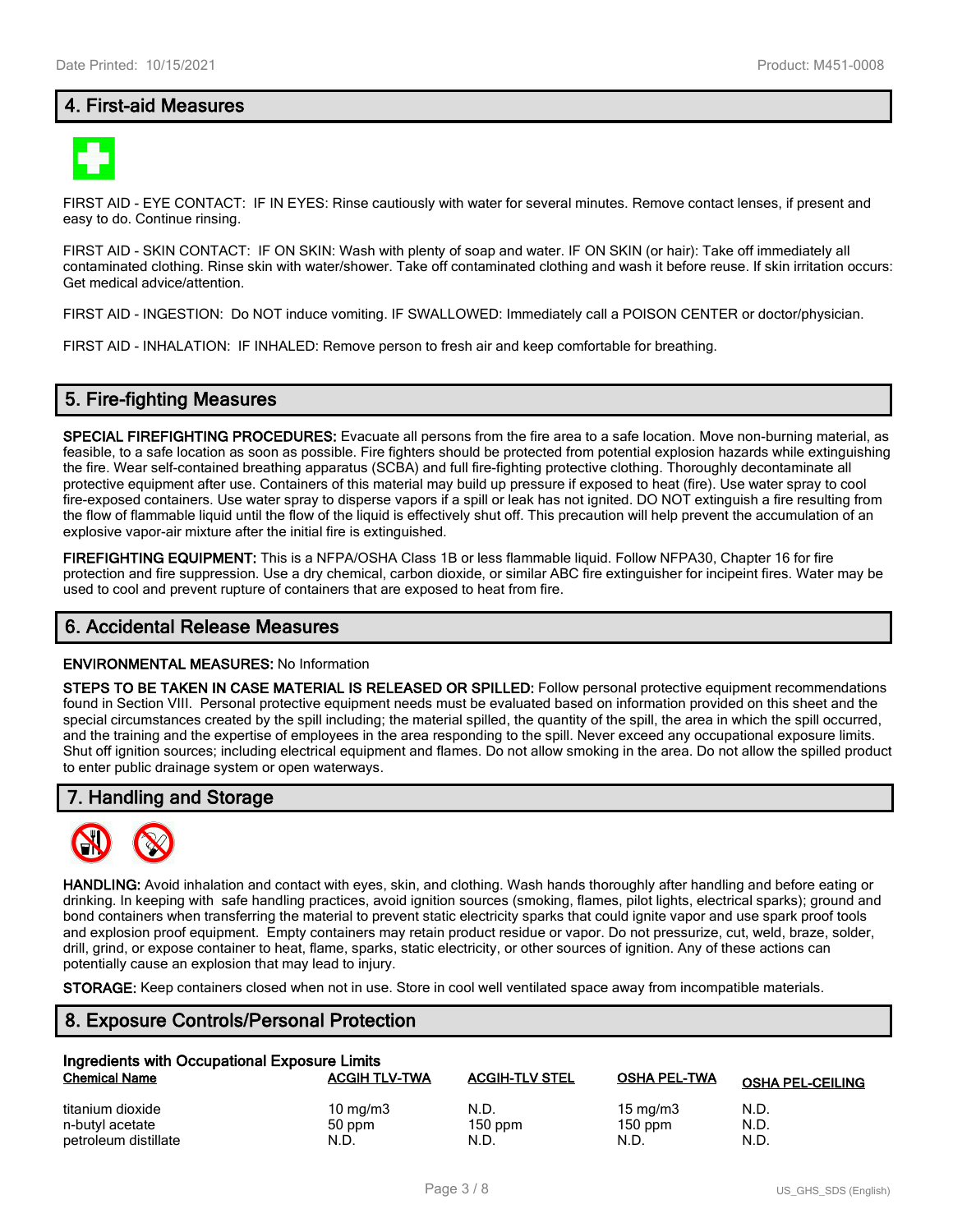| butanol                         | 20 ppm           | N.D.       | $100$ ppm          | N.D.    |
|---------------------------------|------------------|------------|--------------------|---------|
| pm acetate                      | N.D.             | N.D.       | N.D.               | N.D.    |
| ethanol                         | N.D.             | $1000$ ppm | $1000$ ppm         | N.D.    |
| eep                             | N.D.             | N.D.       | N.D.               | N.D.    |
| aliphatic petroleum distillates | N.D.             | N.D.       | N.D.               | N.D.    |
| toluene                         | 20 ppm           | N.D.       | $200$ ppm          | 300 ppm |
| m-xylene                        | $100$ ppm        | $150$ ppm  | $100$ ppm          | N.D.    |
| carbon black                    | $3 \text{ mg/m}$ | N.D.       | $3.5 \text{ mg/m}$ | N.D.    |
| ethylbenzene                    | 20 ppm           | N.D.       | $100$ ppm          | N.D.    |
| p-xylene                        | $100$ ppm        | $150$ ppm  | $100$ ppm          | N.D.    |

**Further Advice: MEL = Maximum Exposure Limit OES = Occupational Exposure Standard SUP = Supplier's Recommendation Sk = Skin Sensitizer N.E. = Not Established N.D. = Not Determined**

#### **Personal Protection**



**RESPIRATORY PROTECTION:** Use adequate engineering controls and ventilation to keep levels below recommended or statutory exposure limits. If exposure levels exceed limits use appropriate approved respiratory protection equipment.



**SKIN PROTECTION:** Wear chemical resistant footwear and clothing such as gloves, an apron or a whole body suit as appropriate.



**EYE PROTECTION:** Wear chemical-resistant glasses and/or goggles and a face shield when eye and face contact is possible due to splashing or spraying of material.



**OTHER PROTECTIVE EQUIPMENT:** No Information



**HYGIENIC PRACTICES:** It is good practice to avoid contact with the product and/or its vapors, mists or dust by using appropriate protective measures. Wash thoroughly after handling and before eating or drinking.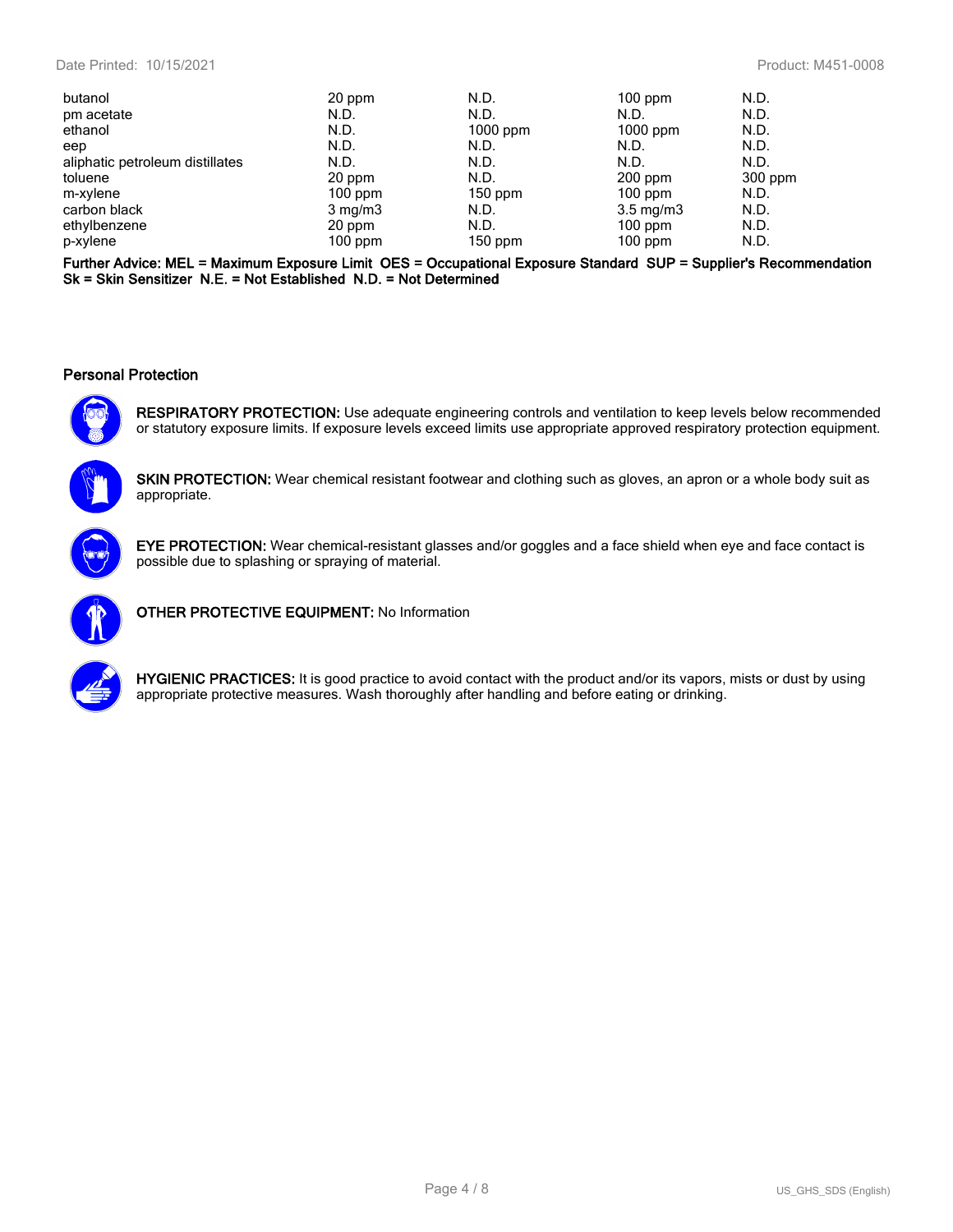# **9. Physical and Chemical Properties**

| Appearance:                    | Colored Liquid                   | <b>Physical State:</b>                      | <b>LIQUID</b>  |
|--------------------------------|----------------------------------|---------------------------------------------|----------------|
| Odor:                          | <b>Strong Solvent</b>            | <b>Odor Threshold:</b>                      | Not determined |
| Density, g/cm3:                | 1.066                            | pH:                                         | Not determined |
| Freeze Point, °F:              | Not determined                   | Viscosity:                                  | Not determined |
| <b>Solubility in Water:</b>    | Not determined                   | Partition Coefficient, n-octanol/<br>water: | Not determined |
| Decomposition temperature, °F: | Not determined                   | <b>Explosive Limits, %:</b>                 | Not determined |
| Boiling Range, °F:             | $>$ 100 °F                       | Flash Point, °F:                            | $55^{\circ}$ F |
| Combustibility:                | <b>Supports Combustion</b>       | Auto-Ignition Temperature, °F:              | Not determined |
| <b>Evaporation Rate:</b>       | <b>Faster than Diethyl Ether</b> | Vapor Pressure, mmHg:                       | Not determined |
| <b>Vapor Density:</b>          | Not determined                   |                                             |                |

**N.I. = No Information**

**10. Stability and reactivity**

**STABILITY:** Stable under normal conditions.

**CONDITIONS TO AVOID:** Heat, flames and sparks.

**INCOMPATIBILITY:** Acids, Bases, Oxidizing agents

**HAZARDOUS DECOMPOSITION PRODUCTS:** Not determined.

# **11. Toxicological information**

**Practical Experiences**

**EMERGENCY OVERVIEW:** No Information

**EFFECT OF OVEREXPOSURE - EYE CONTACT:** No Information

**EFFECT OF OVEREXPOSURE - INGESTION:** No Information

**EFFECT OF OVEREXPOSURE - INHALATION:** No Information

**EFFECT OF OVEREXPOSURE - SKIN CONTACT:** No Information

**CARCINOGENICITY:** May cause cancer.

This product contains Titanium Dioxide, which is listed by IARC as possibly carcinogenic to humans (Group 2B). This listing is based on inadequate evidence of carcinogenicity in humans and sufficient evidence in experimental animals. This classification is relevant when exposed to titanium dioxide in dust or powder form only, including cured product that is subject to sanding, grinding, cutting, or other surface preparation activities.

#### **PRIMARY ROUTE(S) OF ENTRY:**

**Eye Contact, Skin Contact, Ingestion, Inhalation**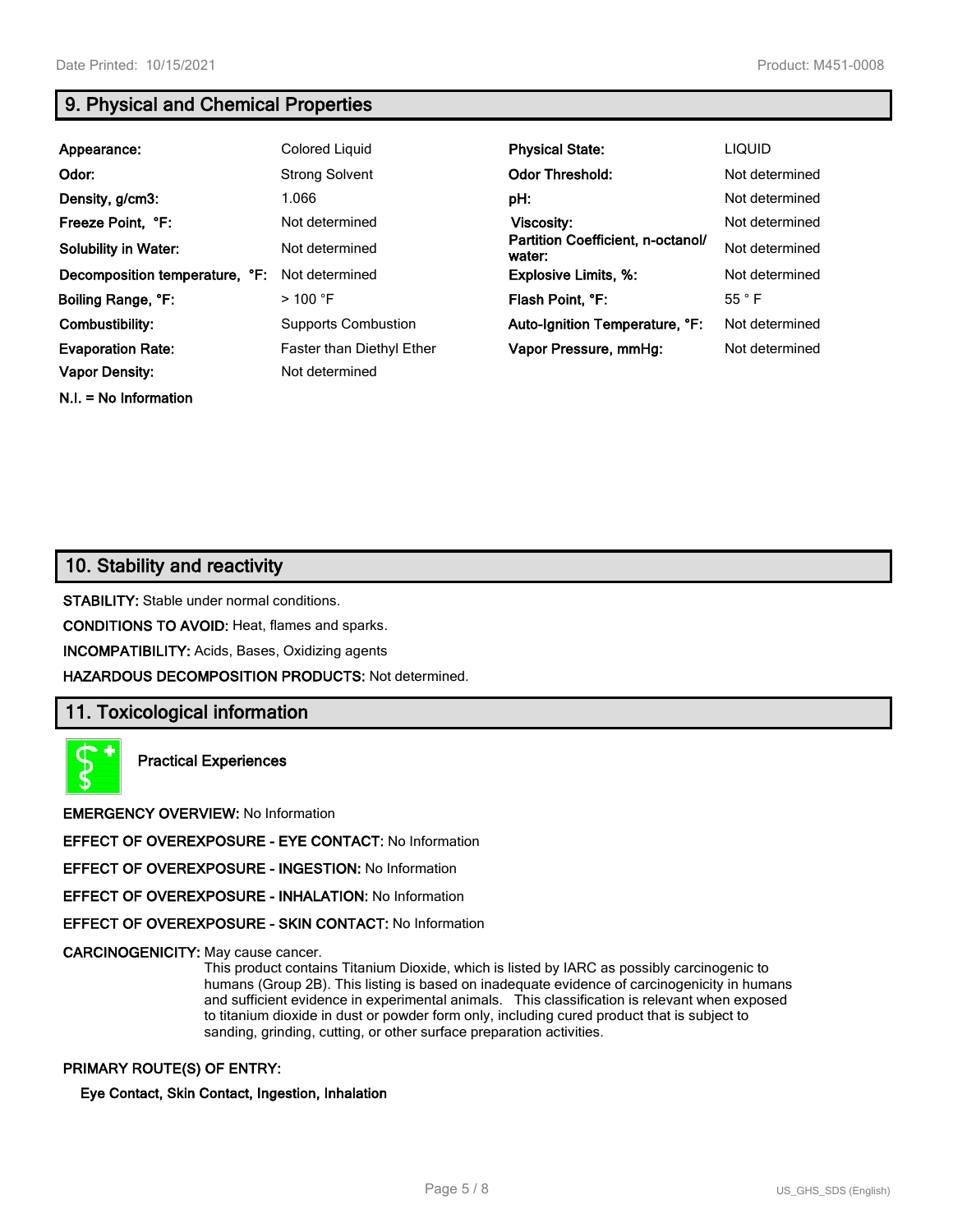#### **Acute Toxicity Values**

#### **The acute effects of this product have not been tested. Data on individual components are tabulated below**

| CAS-No.<br>13463-67-7<br>123-86-4<br>64742-49-0 | <b>Chemical Name</b><br>titanium dioxide<br>n-butyl acetate<br>petroleum distillate | Oral LD50<br>>10000 mg/kg Rat<br>14130 mg/kg Rat<br>>5000 mg/kg Rat | Dermal LD50<br>>10000 mg/kg Rabbit >20 mg/l<br>>17600 mg/kg Rabbit 23.4 mg/l Rat<br>>3160 mg/kg Rabbit | Vapor LC50<br>54 mg/l Rat |
|-------------------------------------------------|-------------------------------------------------------------------------------------|---------------------------------------------------------------------|--------------------------------------------------------------------------------------------------------|---------------------------|
| 71-36-3                                         | butanol                                                                             | 700 mg/kg Rat                                                       | 3402 mg/kg Rabbit                                                                                      | 8000 mg/l Rat             |
| 108-65-6                                        | pm acetate                                                                          | 8532 mg/kg Rat                                                      | >5000 mg/kg Rabbit                                                                                     | $>20$ mg/L                |
| 64-17-5                                         | ethanol                                                                             | 7060 mg/kg Rat                                                      | 15,800 mg/kg                                                                                           | 124.7 mg/L Rat            |
| 763-69-9                                        | eep                                                                                 | 3200 mg/kg Rat                                                      | 4080 mg/kg Rabbit                                                                                      | $>20$ mg/l                |
| 64742-47-8                                      | aliphatic petroleum distillates                                                     | >5000 mg/kg Rat                                                     | >2000 mg/kg Rabbit                                                                                     | $>13$ mg/L Rat            |
| 108-88-3                                        | toluene                                                                             | 2600 mg/kg Rat                                                      | 12000 mg/kg Rabbit                                                                                     | 12.5 mg/L Rat             |
| 108-38-3                                        | m-xylene                                                                            | 5000 mg/kg Rat                                                      | 6500 mg/kg Rabbit                                                                                      | >20 mg/l Rat              |
| 1333-86-4                                       | carbon black                                                                        | >5000 mg/kg Rat                                                     | >3000 mg/kg Rabbit                                                                                     | $>20$ mg/l                |
| 100-41-4                                        | ethylbenzene                                                                        | 3500 mg/kg Rat                                                      | 15400 mg/kg Rabbit                                                                                     | 17.2 mg/L Rat             |
| 106-42-3                                        | p-xylene                                                                            | 4029 mg/kg Rat                                                      | >2000 mg/kg rabbit                                                                                     | >20 mg/l Rat              |

**N.I. = No Information**

# **12. Ecological information**

**ECOLOGICAL INFORMATION:** Ecological evaluation of this material has not been performed; however, do not allow the product to be released to the environment without governmental approval/permits.

# **13. Disposal Information**



**DISPOSAL METHOD:** Waste from this material may be a listed and/or characteristic hazardous waste. Dispose of material, contaminated absorbent, container and unused contents in accordance with local, state, and federal regulations.

**STEPS TO BE TAKEN IN CASE MATERIAL IS RELEASED OR SPILLED:** Follow personal protective equipment recommendations found in Section VIII. Personal protective equipment needs must be evaluated based on information provided on this sheet and the special circumstances created by the spill including; the material spilled, the quantity of the spill, the area in which the spill occurred, and the training and the expertise of employees in the area responding to the spill. Never exceed any occupational exposure limits. Shut off ignition sources; including electrical equipment and flames. Do not allow smoking in the area. Do not allow the spilled product to enter public drainage system or open waterways.

# **14. Transport Information**

#### **SPECIAL TRANSPORT PRECAUTIONS:** No Information

- **IATA:** ID8000, CONSUMER COMMODITY, 9
- **IMDG:** LIMITED QUANTITY UN1263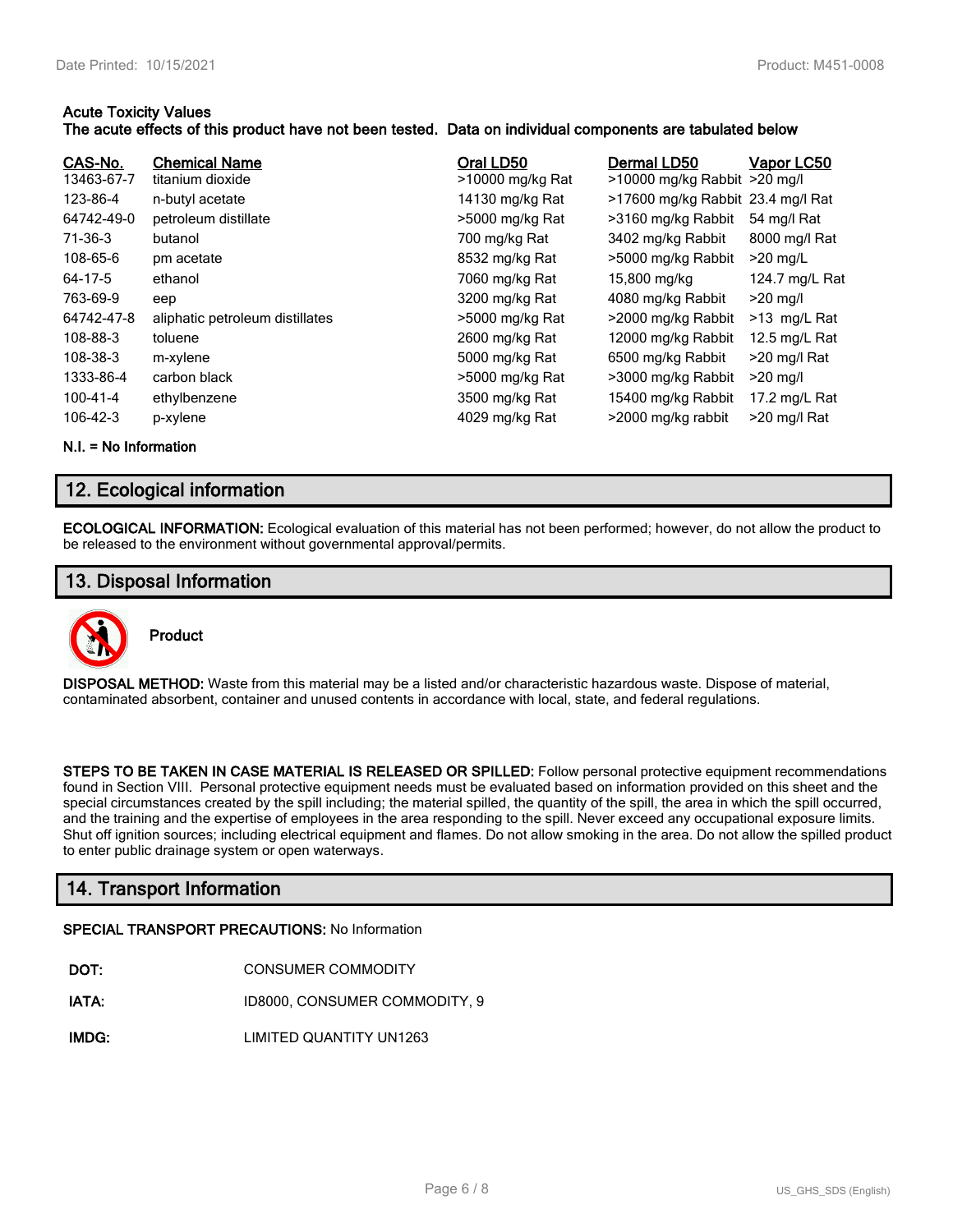# **15. Regulatory Information**

## **U.S. Federal Regulations:**

#### **CERCLA - SARA Hazard Category**

This product has been reviewed according to the EPA 'Hazard Categories' promulgated under Sections 311 and 312 of the Superfund Amendment and Reauthorization Act of 1986 (SARA Title III) and is considered, under applicable definitions, to meet the following categories:

Fire Hazard, Acute Health Hazard, Chronic Health Hazard

#### **SARA SECTION 313**

This product contains the following substances subject to the reporting requirements of Section 313 of Title III of the Superfund Amendment and Reauthorization Act of 1986 and 40 CFR part 372:

| <b>Chemical Name</b> | CAS-No.  | Wt. % |
|----------------------|----------|-------|
| butanol              | 71-36-3  | 7.58  |
| toluene              | 108-88-3 | 1.97  |
| m-xylene             | 108-38-3 | 1.61  |

#### **TOXIC SUBSTANCES CONTROL ACT**

This product contains the following chemical substances subject to the reporting requirements of TSCA 12(B) if exported from the United States:

| <b>Chemical Name</b>         | CAS-No.  |
|------------------------------|----------|
| octamethylcyclotetrasiloxane | 556-67-2 |

# **U.S. State Regulations:**

#### **CALIFORNIA PROPOSITION 65**

WARNING: Cancer and Reproductive Harm - www.P65Warnings.ca.gov.

Titanium Dioxide, Cancer, 16.5074% Toluene, Reproductive Harm, 1.969%

| 16. Other Information              |  |                                                                                                                                                                 |   |                    |           |                             |  |  |
|------------------------------------|--|-----------------------------------------------------------------------------------------------------------------------------------------------------------------|---|--------------------|-----------|-----------------------------|--|--|
| <b>Revision Date:</b><br>9/15/2021 |  | <b>Supersedes Date:</b>                                                                                                                                         |   |                    | 7/25/2021 |                             |  |  |
| Reason for revision:               |  | Substance and/or Product Properties Changed in Section(s):<br>01 - Product Information<br>05 - Flammability Information<br>09 - Physical & Chemical Information |   |                    |           |                             |  |  |
| Datasheet produced by:             |  | <b>Regulatory Department</b>                                                                                                                                    |   |                    |           |                             |  |  |
| <b>HMIS Ratings:</b>               |  |                                                                                                                                                                 |   |                    |           |                             |  |  |
| Health:                            |  | Flammability:                                                                                                                                                   | 3 | <b>Reactivity:</b> |           | <b>Personal Protection:</b> |  |  |

#### **Volatile Organic Compounds, gr/ltr:** 607

#### **Text for GHS Hazard Statements shown in Section 3 describing each ingredient:**

| H <sub>225</sub> | Highly flammable liquid and vapour.           |
|------------------|-----------------------------------------------|
| H <sub>226</sub> | Flammable liquid and vapour.                  |
| H <sub>251</sub> | Self-heating: may catch fire.                 |
| H302             | Harmful if swallowed.                         |
| H <sub>304</sub> | May be fatal if swallowed and enters airways. |